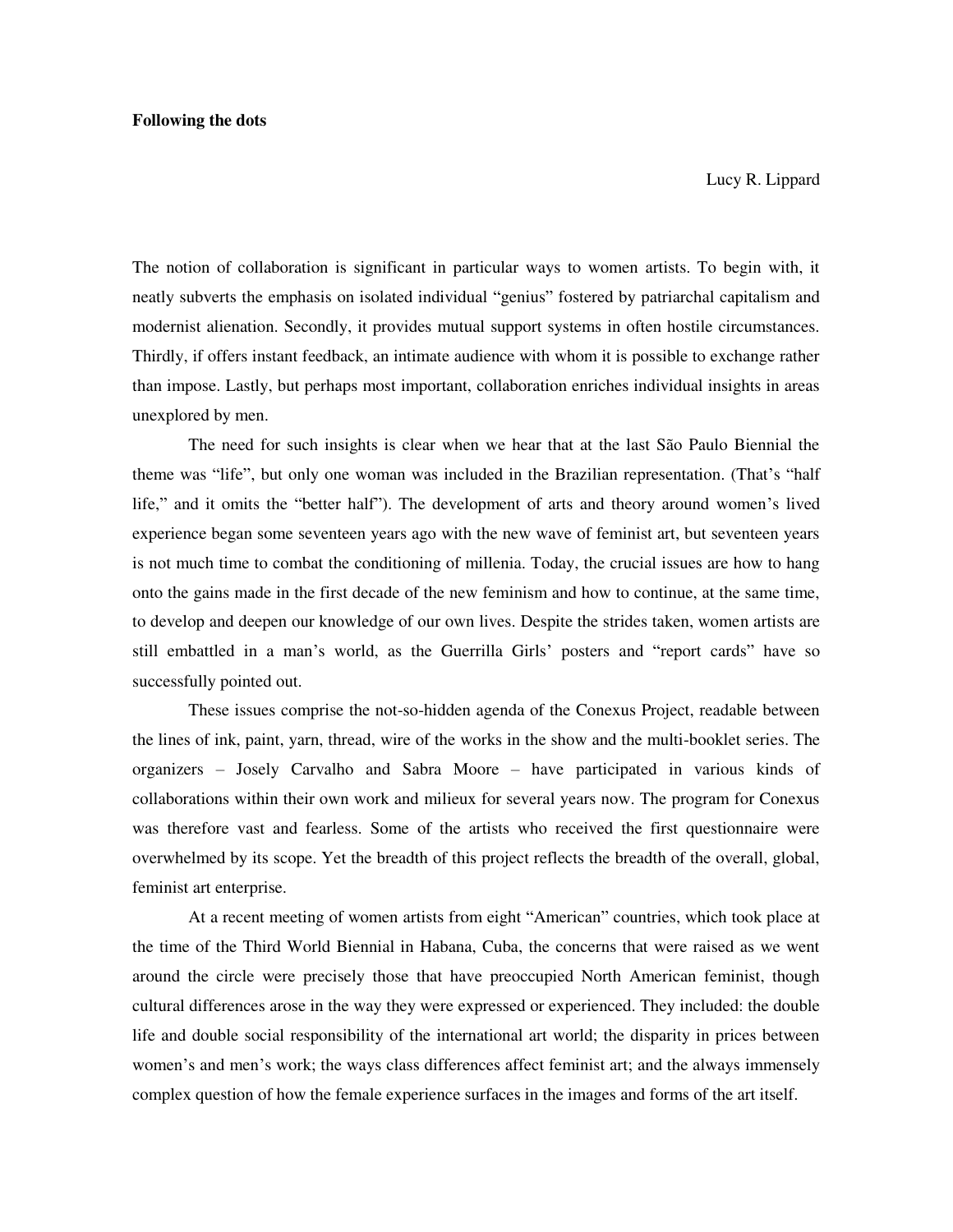Artists are not accustomed to being asked to respond to global issues. Neither are women. Yet there is clearly a mandate for woman's voices to be heard on all the life-and-death themes Conexus incorporates. And culture is one of the prime vehicles of transmission. Public discourse is male-dominated in most societies. The visual arts offer women voices that can whisper through the cracks in the walls and yell over the walls and touch across distant spaces. Moore and Carvalho plunge right in: "What is your reality and/or fantasy about birth, contraception, abortion", they ask, "about shelter, sex, housing, agribusiness, movies, beauty as a cultural value, prolongation of life, cultural imperialism, the role of multinational corporations, destruction of natural resources, unions, institutional racism, the role of the church as a tool of survival or repression, prison conditions, legal rights, political systems, the threat of World War III?"

 These eight deceptively lovely little books (and the exhibition of larger works, not completed at this writing) might be seen as prolongations of female stereotypes in their delicacy and small format. But in fact they signify strength without bombast. They become a palimpsest of imagery – surprisingly similar, unsurprisingly diverse. Certain "female" images recur, but that is no longer a controversial issue. We know, after seventeen year of looking at women's art, that women do indeed work from their own social, biological, and political experience.

 The artworks run a gamut of styles and mediums, flattened and simultaneously heightened by black-and-white Xerox – that technological monster which, when tamed, becomes a friend. There is also a subtly subversive element in this means of reproduction. Xeroxing original art in order to distribute it more widely counters the exaggerated commercial respect for the precious object – which is in fact precious, but not because of its physical uniqueness or its market value. Art that communicates through the mails meet other art through the mails and fuses into a new, visually bilingual creation. Carvalho and Moore printed each booklet themselves, a combination of whimsy and ideology that is a metaphor for the stereotypically labor-intensive (or slave labor) tasks that women both love and hate. The books' covers mirror the method by which the ideas winged their way north and south – stamps of flags and shells and forefathers' faces and fish and flowers and liberty masquerading as the US. In the double-spreads of pages, collaboration has sometimes led to twinning and at other times has spawned work so tenuously connected that it resembles a rebellious daughter or a distant cousin.

 When anthropologist Shirley Ardener set out to study women's world views in different groups, she found that although no one was exactly like any other, each pattern of behavior seemed to display a part of a model possessed in common. "To understand this," she wrote, "one may imagine a set of screens in which gaps appear in different places. Through one screen an eye and an ear can be discerned, through another a different ear and a nose, and through another, an eye, a nose